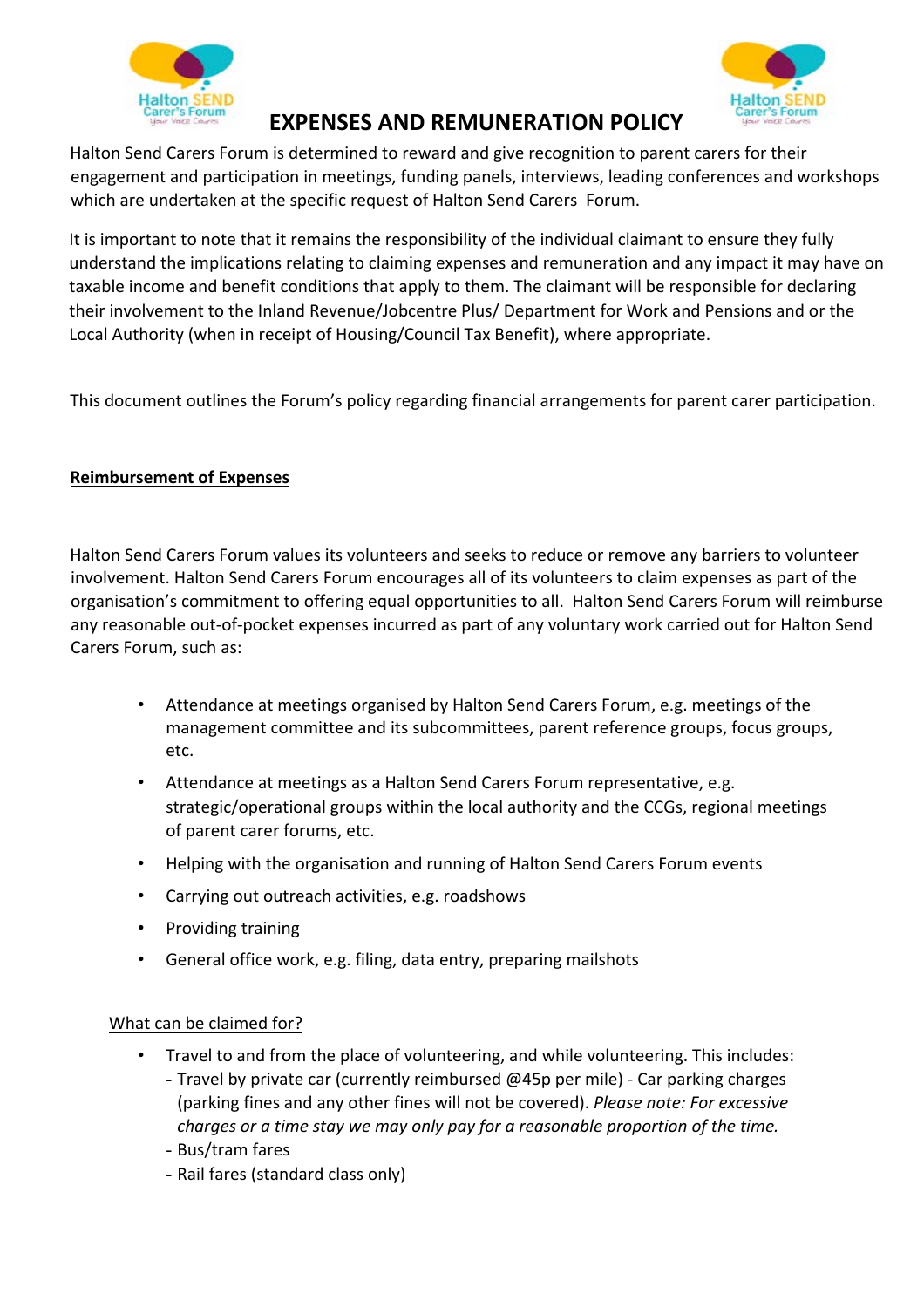



- Taxi fares (taxi fares may be reclaimed by those unable to use public transport due to a disability, and those whose caring responsibilities preclude them from getting to events/meetings on time by public transport). *Please note: Prior notification must be made to a named member of the Management Committee.*
- Care of dependants while volunteering. Reasonable Childcare/carer expenses will be paid to enable volunteers to attend meetings/events, if they would otherwise be unable to do so because of their caring responsibilities. *Prior gareement must be sought from a named member of the Halton Send Carers Forum Committee.*

Expenses will be reimbursed upon production of a completed expenses claim form (see Appendix A). All expenses must be supported by valid receipts/tickets when submitting a claim.

### **Contractual arrangements**

Where individuals are engaged by Halton Send Carers Forum to work as Service Providers on specific projects (e.g. consultation support, development of information material, etc.), a contract stipulating fees, timescales, outcomes and completion criteria will be agreed, before work is carried out.

### **No reimbursement**

No reimbursement will be made for expenses incurred by members of the public whilst attending open events/meetings organised by Halton Send Carers Forum for the benefit of parent carers, such as:

- Public consultation events
- Conferences
- Fun Days
- Information events
- Training sessions for parents

However, Halton Send Carers Forum volunteers involved in the organisation and running of such events will be able to claim expenses.

### **How to claim**

You can request a claim form from Halton Send Carers Forum by email. (e:haltonsendcarersforum@gmail.com). Claims should be made within two months of the date of expenditure.

Please ensure that you use the correct form for your claim, as this helps us keep track of our spending.